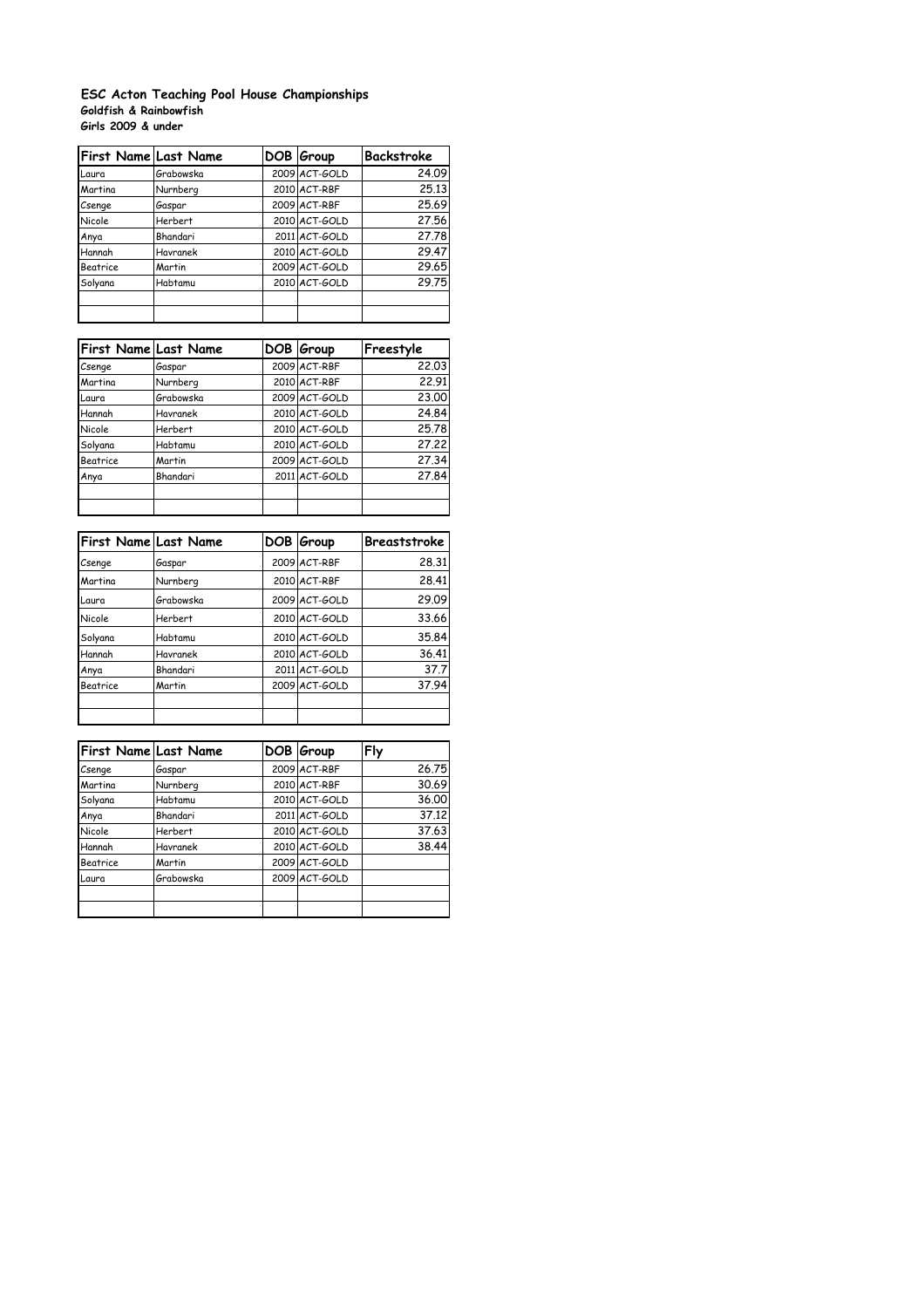## **Goldfish & Rainbowfish Girls 2008 & over**

| <b>First Name Last Name</b> |             | DOB Group     | Backstroke |
|-----------------------------|-------------|---------------|------------|
| Bethanya                    | Habtamu     | 2007 ACT-RBF  | 24.31      |
| Mia                         | Freudenberg | 2007 ACT-GOLD | 25.22      |
| Efrata                      | Habtamu     | 2008 ACT-RBF  | 25.31      |
| Ellena                      | Taages      | 2007 ACT-GOLD | 26.69      |
| Oliwia                      | Kmiec       | 2008 ACT-GOLD |            |
| Asees                       | Grewal      | 2008 ACT-RBF  |            |
| Anastasia                   | Panovic     | 2008 ACT-RBF  |            |
|                             |             |               |            |
|                             |             |               |            |

|           | First Name Last Name | DOB Group     | Freestyle |
|-----------|----------------------|---------------|-----------|
| Efrata    | Habtamu              | 2008 ACT-RBF  | 20.65     |
| Fllena    | Taages               | 2007 ACT-GOLD | 20.69     |
| Mia       | Freudenberg          | 2007 ACT-GOLD | 20.84     |
| Bethanya  | Habtamu              | 2007 ACT-RBF  | 21.73     |
| Oliwia    | Kmiec                | 2008 ACT-GOLD |           |
| Asees     | Grewal               | 2008 ACT-RBF  |           |
| Anastasia | Panovic              | 2008 ACT-RBF  |           |
|           |                      |               |           |
|           |                      |               |           |

| <b>First Name Last Name</b> |             | DOB Group     | Breaststroke |
|-----------------------------|-------------|---------------|--------------|
| Bethanya                    | Habtamu     | 2007 ACT-RBF  | 25.56        |
| Mia                         | Freudenberg | 2007 ACT-GOLD | 26.34        |
| Ellena                      | Taages      | 2007 ACT-GOLD | 26.41        |
| Efrata                      | Habtamu     | 2008 ACT-RBF  | 28.18        |
| Oliwia                      | Kmiec       | 2008 ACT-GOLD |              |
| Asees                       | Grewal      | 2008 ACT-RBF  |              |
| Anastasia                   | Panovic     | 2008 ACT-RBF  |              |
|                             |             |               |              |
|                             |             |               |              |

| <b>First Name Last Name</b> |             | DOB Group     | Fly   |
|-----------------------------|-------------|---------------|-------|
| Bethanya                    | Habtamu     | 2007 ACT-RBF  | 28.22 |
| Efrata                      | Habtamu     | 2008 ACT-RBF  | 28.37 |
| Mia                         | Freudenberg | 2007 ACT-GOLD | 29.34 |
| Fllena                      | Taages      | 2007 ACT-GOLD | 31.94 |
| Oliwia                      | Kmiec       | 2008 ACT-GOLD |       |
| Asees                       | Grewal      | 2008 ACT-RBF  |       |
| Anastasia                   | Panovic     | 2008 ACT-RBF  |       |
|                             |             |               |       |
|                             |             |               |       |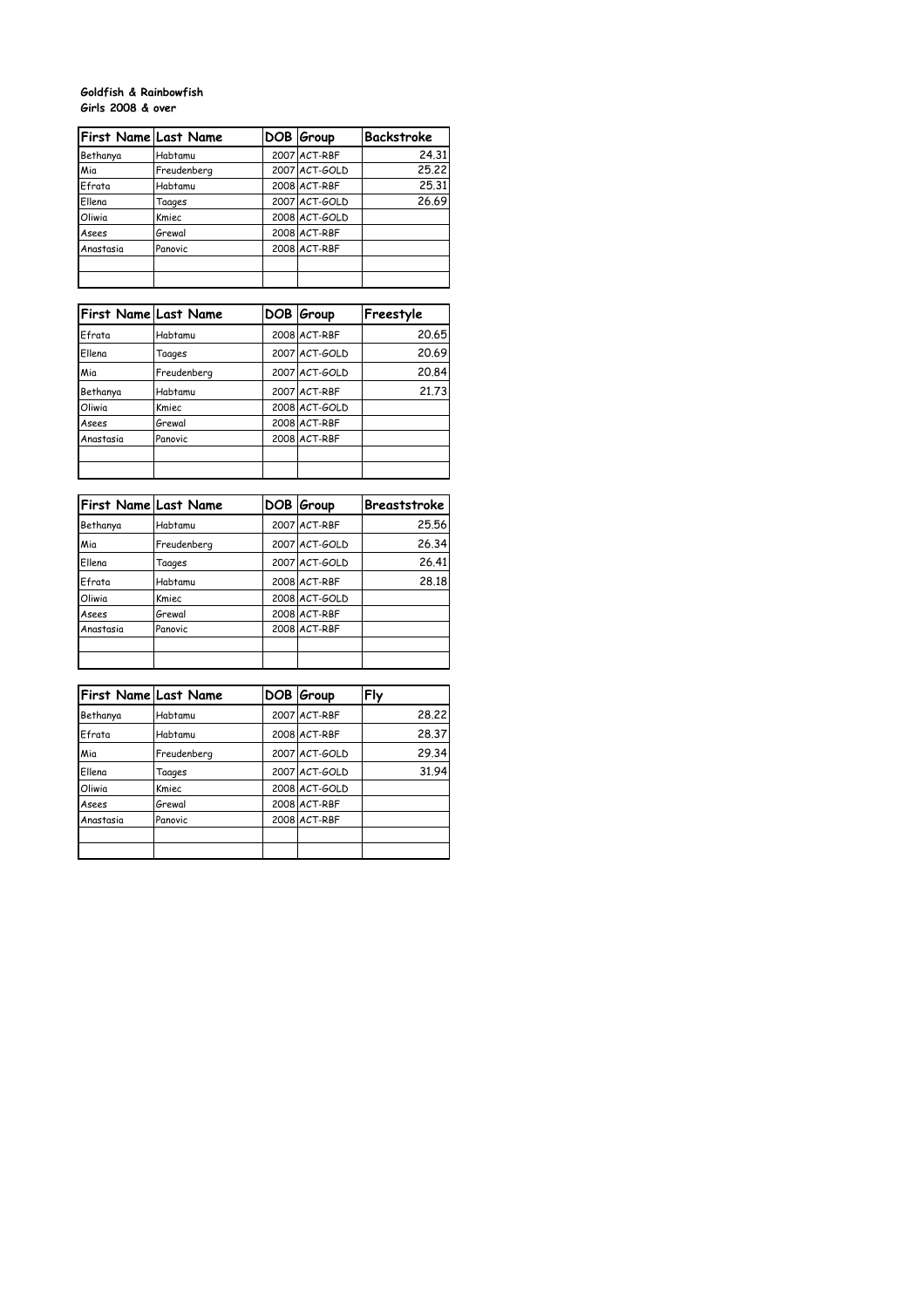## **Goldfish & Rainbowfish Boys 2009 & under**

| First Name Last Name |                  | DOB  | Group         | Backstroke |
|----------------------|------------------|------|---------------|------------|
| Nicholas             | Rodgers          | 2011 | ACT-RBF       | 23.40      |
| Edouard              | GERARD HAY-BROWN |      | 2009 ACT-GOLD | 23.65      |
| Kuba                 | Mydlarski        |      | 2009 ACT-GOLD | 25.25      |
| Valentino            | Ivanov           |      | 2010 ACT-GOLD | 25.63      |
| Elias                | SHAZADDHA        |      | 2009 ACT-GOLD | 26.81      |
| Patrick              | Keating          |      | 2010 ACT-RBF  | 27.22      |
| Henry                | <b>MANNERS</b>   |      | 2009 ACT-RBF  | 27.78      |
| Hiroki               | Sakayama         |      | 2010 ACT-GOLD | 28.53      |
| Alexander            | Krasnodebski     |      | 2011 ACT-GOLD | 29.56      |
| George               | Verroiotis       |      | 2009 ACT-GOLD |            |
| Zachary              | Markou           |      | 2009 ACT-GOLD |            |
| Alexander            | <b>BIDWELL</b>   |      | 2009 ACT-GOLD |            |
|                      |                  |      |               |            |

| First Name Last Name |                  | DOB. | Group         | Freestyle |
|----------------------|------------------|------|---------------|-----------|
| Nicholas             | Rodgers          | 2011 | ACT-RBF       | 20.07     |
| Edouard              | GERARD HAY-BROWN |      | 2009 ACT-GOLD | 22.41     |
| Valentino            | Ivanov           |      | 2010 ACT-GOLD | 23.28     |
| Elias                | SHAZADDHA        |      | 2009 ACT-GOLD | 24.12     |
| Kuba                 | Mydlarski        |      | 2009 ACT-GOLD | 24.13     |
| Patrick              | Keating          |      | 2010 ACT-RBF  | 24.28     |
| Hiroki               | Sakayama         |      | 2010 ACT-GOLD | 24.34     |
| Alexander            | Krasnodebski     |      | 2011 ACT-GOLD | 25.88     |
| Henry                | <b>MANNERS</b>   |      | 2009 ACT-RBF  | 26.75     |
| George               | Verroiotis       |      | 2009 ACT-GOLD |           |
| Zachary              | Markou           |      | 2009 ACT-GOLD |           |
| Alexander            | <b>BIDWELL</b>   |      | 2009 ACT-GOLD |           |
|                      |                  |      |               |           |
|                      |                  |      |               |           |

| First Name Last Name |                         |      | DOB Group     | Breaststroke |
|----------------------|-------------------------|------|---------------|--------------|
| Edouard              | <b>GERARD HAY-BROWN</b> |      | 2009 ACT-GOLD | 30.81        |
| Nicholas             | Rodgers                 | 2011 | ACT-RBF       | 31.25        |
| Valentino            | <b>Ivanov</b>           |      | 2010 ACT-GOLD | 31.85        |
| Patrick              | Keating                 |      | 2010 ACT-RBF  | 32.94        |
| Elias                | SHAZADDHA               |      | 2009 ACT-GOLD | 33.00        |
| Henry                | <b>MANNERS</b>          |      | 2009 ACT-RBF  | 33.53        |
| Hiroki               | Sakayama                |      | 2010 ACT-GOLD | 34.85        |
| Kuba                 | Mydlarski               |      | 2009 ACT-GOLD | 37.16        |
| Alexander            | Krasnodebski            |      | 2011 ACT-GOLD | 38.47        |
| George               | Verroiotis              |      | 2009 ACT-GOLD |              |
| Zachary              | Markou                  |      | 2009 ACT-GOLD |              |
| Alexander            | <b>BIDWELL</b>          |      | 2009 ACT-GOLD |              |
|                      |                         |      |               |              |
|                      |                         |      |               |              |

| First Name Last Name |                         |      | DOB Group     | Fly   |
|----------------------|-------------------------|------|---------------|-------|
| Nicholas             | Rodgers                 | 2011 | ACT-RBF       | 27.78 |
| Alexander            | Krasnodebski            |      | 2011 ACT-GOLD | 34.96 |
| Hiroki               | Sakayama                |      | 2010 ACT-GOLD | 35.35 |
| Elias                | SHAZADDHA               |      | 2009 ACT-GOLD | 36.31 |
| Valentino            | Ivanov                  |      | 2010 ACT-GOLD | 36.44 |
| Henry                | <b>MANNERS</b>          |      | 2009 ACT-RBF  | 38.22 |
| Kuba                 | Mydlarski               |      | 2009 ACT-GOLD | 38.44 |
| Edouard              | <b>GERARD HAY-BROWN</b> |      | 2009 ACT-GOLD | 38.50 |
| Patrick              | Keating                 |      | 2010 ACT-RBF  | 38.54 |
| George               | Verroiotis              |      | 2009 ACT-GOLD |       |
| Zachary              | Markou                  |      | 2009 ACT-GOLD |       |
| Alexander            | <b>BIDWELL</b>          |      | 2009 ACT-GOLD |       |
|                      |                         |      |               |       |
|                      |                         |      |               |       |